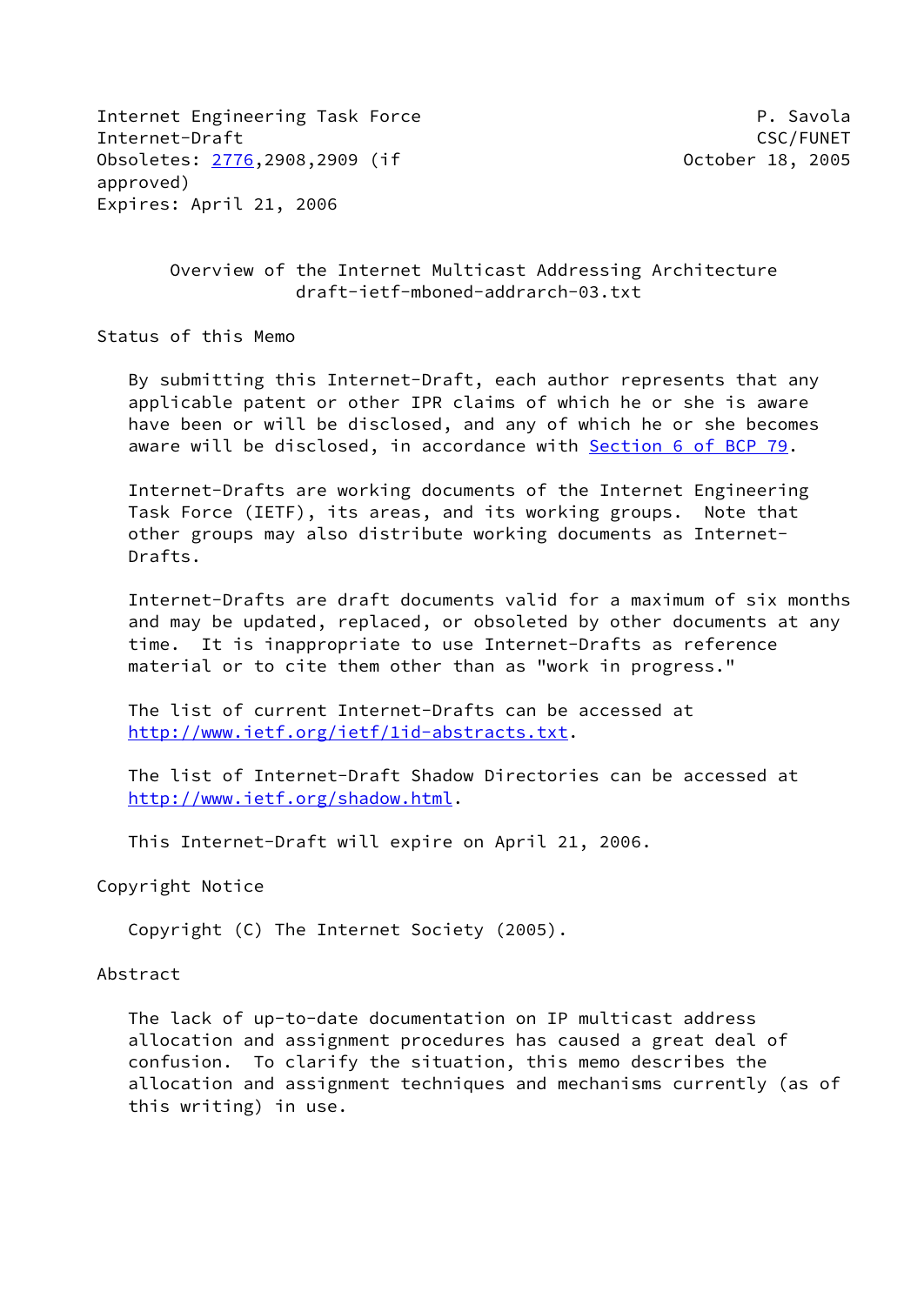| October 2005<br>Multicast Address Allocation<br>Internet-Draft |  |
|----------------------------------------------------------------|--|
|----------------------------------------------------------------|--|

# Table of Contents

| $1$ .                                                                                         |  |
|-----------------------------------------------------------------------------------------------|--|
| 1.1. Terminology: Allocation or Assignment 3                                                  |  |
| $\underline{2}$ . Multicast Address Allocation 4                                              |  |
|                                                                                               |  |
| 2.1.1. GLOP Allocation 4                                                                      |  |
| $2.1.2$ . Unicast-prefix -based Allocation 4                                                  |  |
| Scope-relative Allocation $5$<br>2.2.                                                         |  |
| Static IANA Allocation 6<br>2.3.                                                              |  |
| 2.4.                                                                                          |  |
| 3. Multicast Address Assignment 6                                                             |  |
| 3.1.                                                                                          |  |
| SSM Assignment inside the Node $\frac{7}{2}$<br>3.2.                                          |  |
| Manually Configured Assignment $\frac{7}{2}$<br>3.3.                                          |  |
| Static IANA Assignment $\frac{7}{4}$<br>3.4.                                                  |  |
| 3.5.                                                                                          |  |
| 4. Summary and Future Directions 9                                                            |  |
|                                                                                               |  |
|                                                                                               |  |
|                                                                                               |  |
| $\overline{5}$ .                                                                              |  |
| 6.                                                                                            |  |
| 7.<br>Security Considerations $\ldots \ldots \ldots \ldots \ldots \ldots \ldots \frac{12}{2}$ |  |
| 8.                                                                                            |  |
| 8.1.                                                                                          |  |
| 8.2. Informative References 13                                                                |  |
|                                                                                               |  |
|                                                                                               |  |
|                                                                                               |  |
| Intellectual Property and Copyright Statements 15                                             |  |
|                                                                                               |  |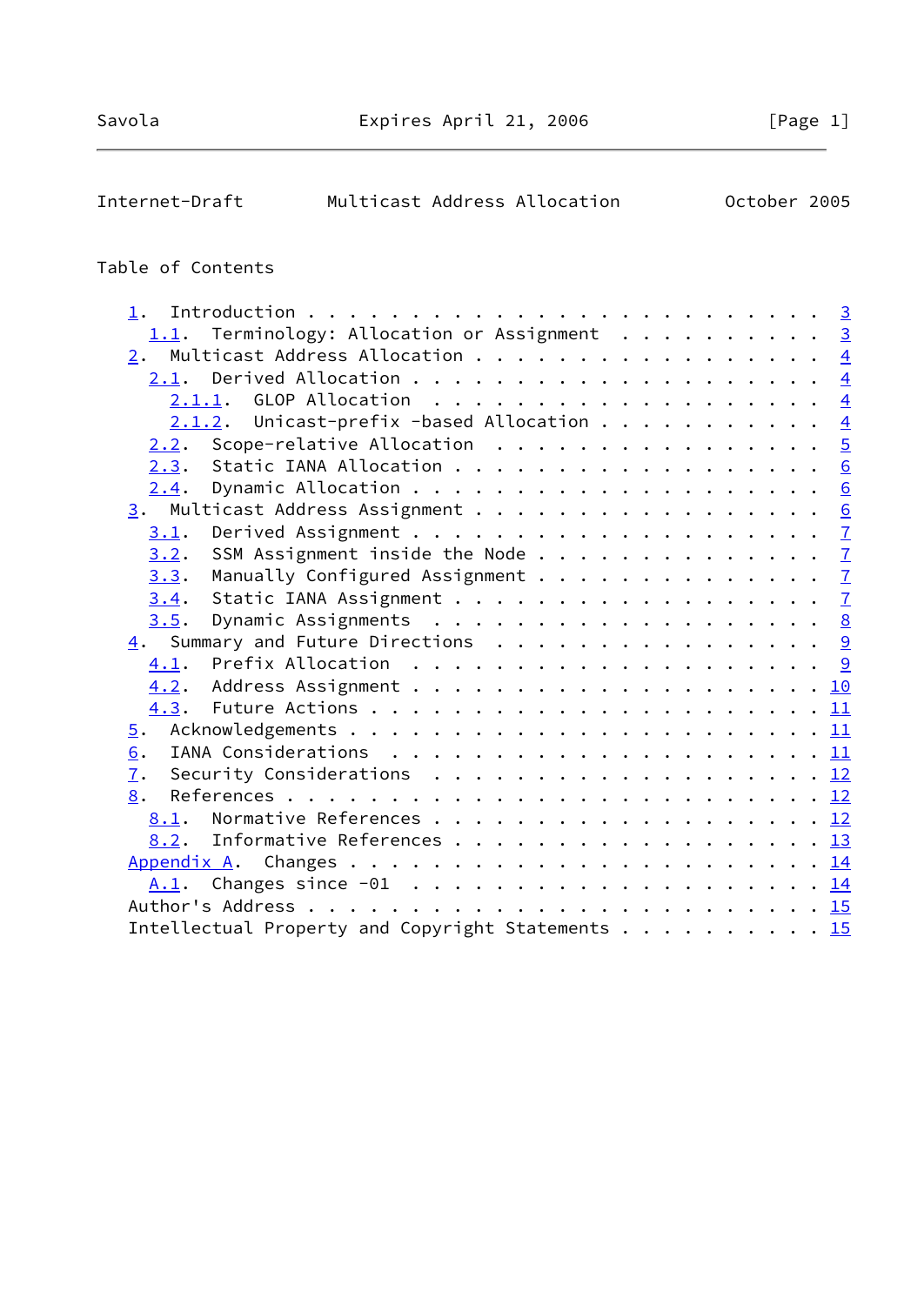Savola **Expires April 21, 2006** [Page 2]

<span id="page-2-1"></span>Internet-Draft Multicast Address Allocation October 2005

#### <span id="page-2-0"></span>[1](#page-2-0). Introduction

 Good, up-to-date documentation of IP multicast is close to non existent. Particularly, this is an issue with multicast address allocations (to networks and sites) and assignments (to hosts and applications). This problem is stressed by the fact that there exists confusing or misleading documentation on the subject [\[RFC2908](https://datatracker.ietf.org/doc/pdf/rfc2908)]. The consequence is that those who wish to learn of IP multicast and how the addressing works do not get a clear view of the current situation.

 The aim of this document is to provide a brief overview of multicast addressing and allocation techniques. The term 'addressing architecture' refers to the set of addressing mechanisms and methods in an informal manner.

 It is important to note that Source-specific Multicast (SSM) [\[I-D.ietf-ssm-arch](#page-13-2)] does not have these addressing problems; hence, this document focuses on the Any Source Multicast (ASM) model.

 This memo obsoletes RFCs 2776, 2908, and 2909 and re-classifies them Historic.

<span id="page-2-2"></span>[1.1](#page-2-2). Terminology: Allocation or Assignment

 Almost all multicast documents and many other RFCs (such as DHCPv4 [\[RFC2131](https://datatracker.ietf.org/doc/pdf/rfc2131)] and DHCPv6 [\[RFC3315](https://datatracker.ietf.org/doc/pdf/rfc3315)]) have used the terms address "allocation" and "assignment" interchangeably. However, the operator and address management communities use these for two conceptually different processes.

 In unicast operations, address allocations refer to leasing a large block of addresses from Internet Assigned Numbers Authority (IANA) to a Regional Internet Registry (RIR) or from RIR to a Local Internet Registry (LIR) possibly through a National Internet Registry (NIR). Address assignments, on the other hand, are the leases of smaller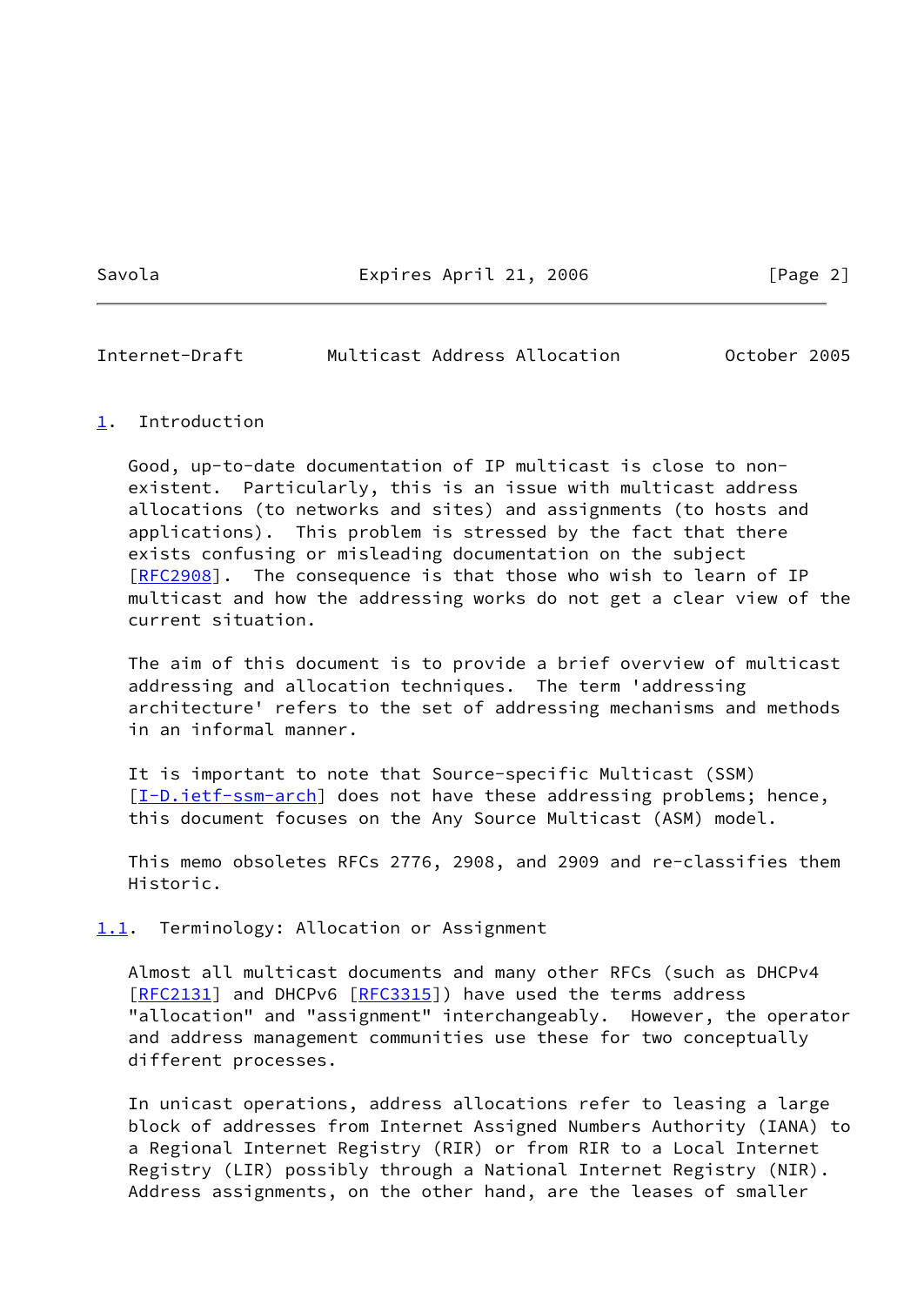address blocks or even single addresses to the end-user sites or end users themselves.

 Therefore, in this memo, we will separate the two different functions: "allocation" describes how larger blocks of addresses are obtained by the network operators, and "assignment" describes how applications, nodes or sets of nodes obtain a multicast address for their use.

Savola **Expires April 21, 2006** [Page 3]

<span id="page-3-1"></span>Internet-Draft Multicast Address Allocation October 2005

# <span id="page-3-0"></span>[2](#page-3-0). Multicast Address Allocation

 Multicast address allocation, i.e., how a network operator might be able to obtain a larger block of addresses, can be handled in a number of ways as described below.

Note that these are all only pertinent to ASM -- SSM requires no address block allocation because the group address has only local significance (however, we discuss the address assignment inside the node in [Section 3.2](#page-7-0)).

## <span id="page-3-2"></span>[2.1](#page-3-2). Derived Allocation

 Derived allocations take the unicast prefix or some other properties of the network to determine unique multicast address allocations.

<span id="page-3-3"></span>[2.1.1](#page-3-3). GLOP Allocation

 GLOP address allocation [\[RFC3180](https://datatracker.ietf.org/doc/pdf/rfc3180)] inserts the 16-bit public Autonomous System (AS) number in the middle of the IPv4 multicast prefix 233.0.0.0/8, so that each AS number can get a /24 worth of multicast addresses. While this is sufficient for multicast testing or small scale use, it might not be sufficient in all cases for extensive multicast use.

 A minor operational debugging issue with GLOP addresses is that the connection between the AS and the prefix is not apparent from the prefix when the AS number is greater than 255, but has to be calculated (e.g., from  $[REC3180]$ , AS 5662 maps to 233.22.30.0/24). A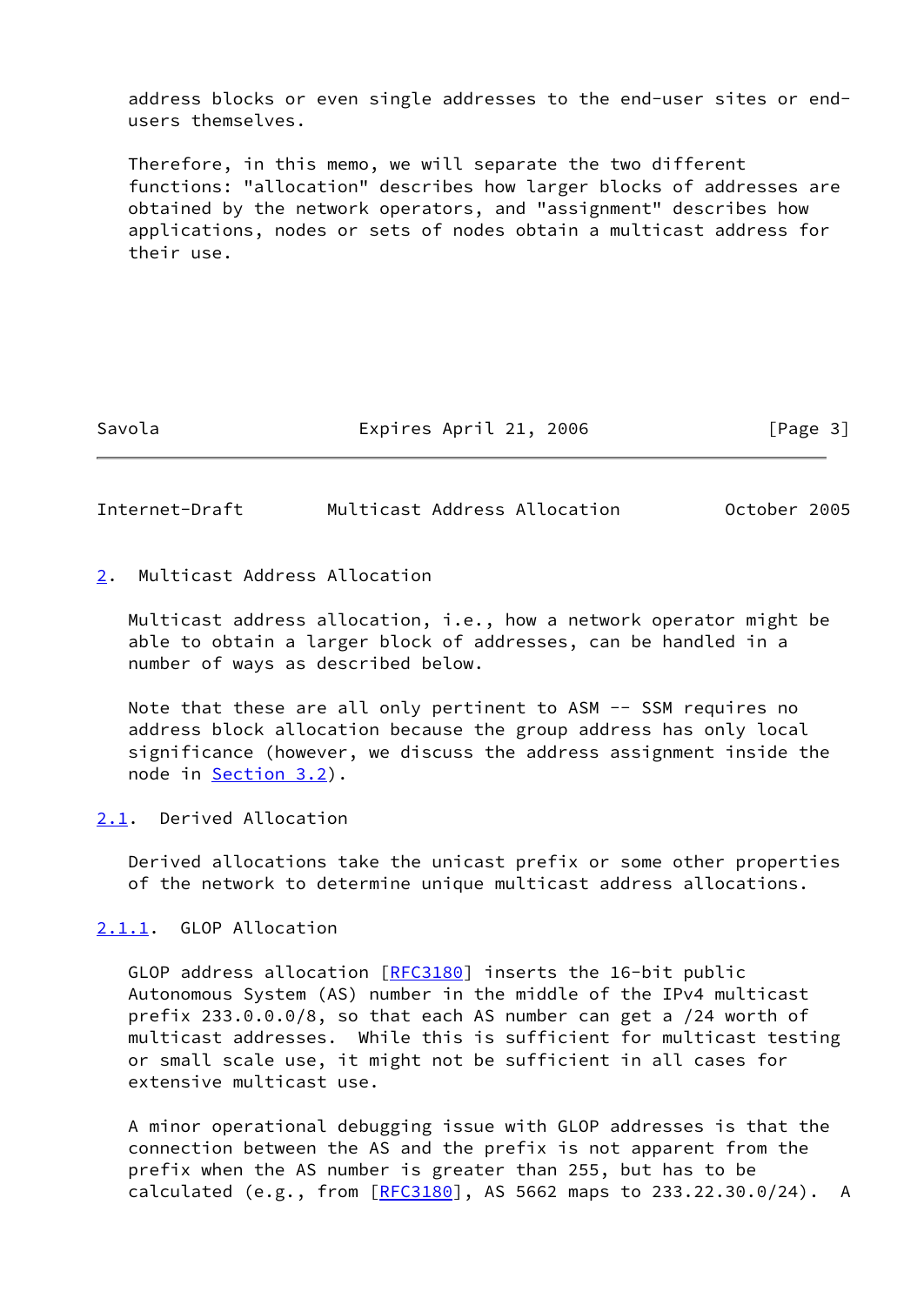usage issue is that GLOP addresses are not tied to any prefix but to routing domains, so they cannot be used or calculated automatically.

## <span id="page-4-0"></span>[2.1.2](#page-4-0). Unicast-prefix -based Allocation

 [RFC 3306](https://datatracker.ietf.org/doc/pdf/rfc3306) [\[RFC3306](https://datatracker.ietf.org/doc/pdf/rfc3306)] describes a mechanism which embeds up to 64 first bits of an IPv6 unicast address in the prefix part of the IPv6 multicast address, leaving at least 32 bits of group-id space available after the prefix mapping.

 A similar mapping has been proposed for IPv4 [I-D.ietf-mboned-ipv4 uni-based-mcast], but it provides a rather low amount of addresses (e.g., 1 per an IPv4 /24 block). While there exist large networks without an AS number of their own, this has not been seen to add sufficient value compared to GLOP addressing.

 The IPv6 unicast-prefix-based allocations are an extremely useful way to allow each network operator, even each subnet, obtain multicast addresses easily, through an easy computation. Further, as the IPv6

Savola Expires April 21, 2006 [Page 4]

<span id="page-4-2"></span>Internet-Draft Multicast Address Allocation October 2005

multicast header also includes the scope value  $[REC3513]$ , multicast groups of smaller scope can also be used with the same mapping.

 The IPv6 Embedded RP technique [\[RFC3956](https://datatracker.ietf.org/doc/pdf/rfc3956)], used with Protocol Independent Multicast - Sparse Mode (PIM-SM), further leverages the unicast prefix based allocations, by embedding the unicast prefix and interface identifier of the PIM-SM Rendezvous Point (RP) in the prefix. This provides all the necessary information needed to the routing systems to run the group in either inter- or intra-domain operation. A difference to [RFC 3306](https://datatracker.ietf.org/doc/pdf/rfc3306) is, however, that the hosts cannot calculate their "multicast prefix" automatically, as the prefix depends on the decisions of the operator setting up the RP but rather requires an assignment method.

 All the IPv6 unicast-prefix-based allocation techniques provide sufficient amount of multicast address space for the network operators.

<span id="page-4-1"></span>[2.2](#page-4-1). Scope-relative Allocation

Administratively scoped multicast [[RFC2365](https://datatracker.ietf.org/doc/pdf/rfc2365)] is provided by two different means: under 239.0.0.0/8 in IPv4 or by 4-bit encoding in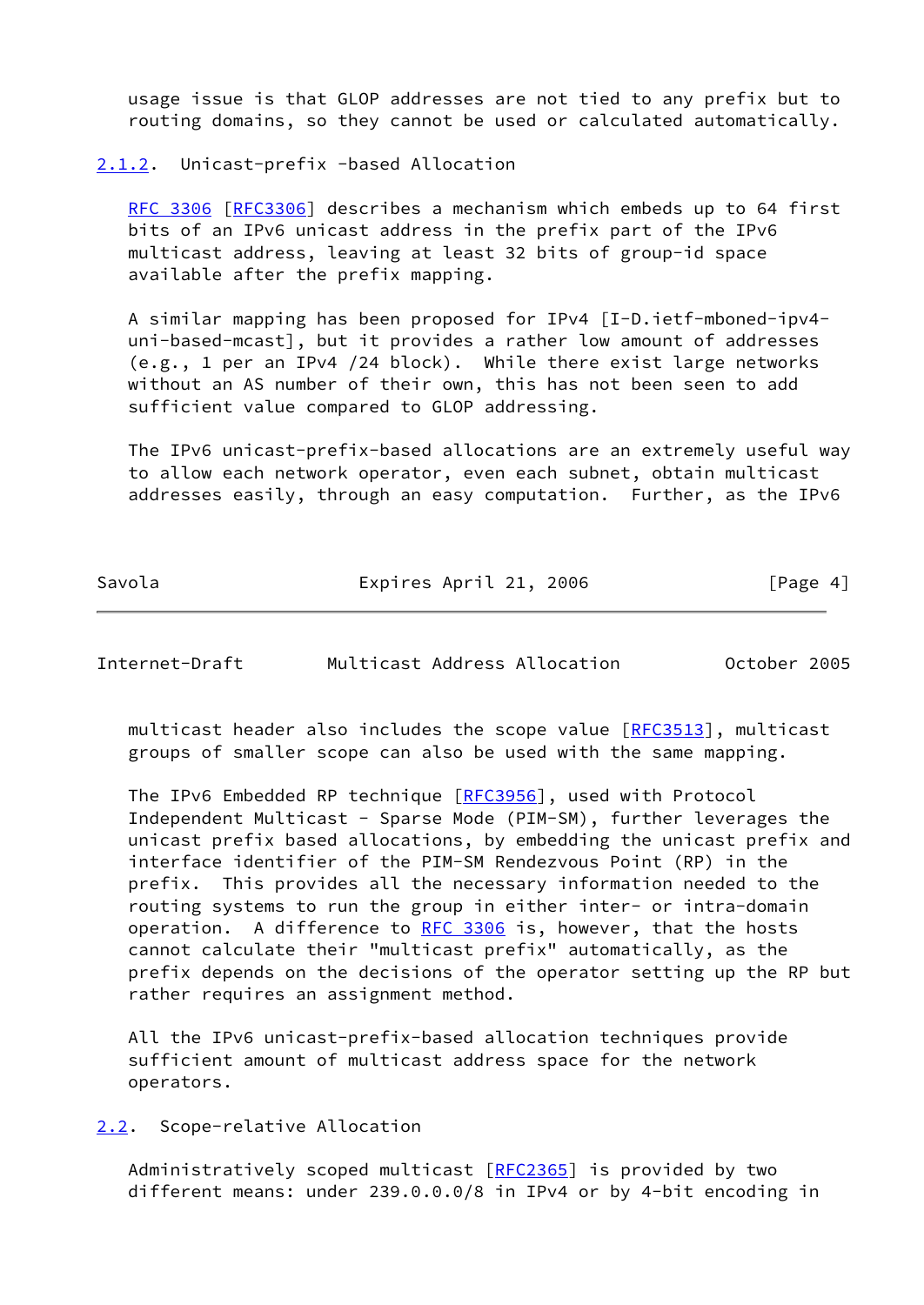the IPv6 multicast address prefix [[RFC3513](https://datatracker.ietf.org/doc/pdf/rfc3513)].

 As IPv6 scope-relative allocations can be handled with unicast prefix-based multicast addressing as described in **Section 2.1.2**, and there is no need for separate scope-relative allocations, we'll just discuss IPv4 in this section.

 The IPv4 scope-relative prefix 239.0.0.0/8 is further divided to Local Scope (239.255.0.0/16) and Organization Local Scope (239.192.0.0/14); other parts of the administrative scopes are either reserved for expansion or undefined [\[RFC2365](https://datatracker.ietf.org/doc/pdf/rfc2365)]. However, [RFC 2365](https://datatracker.ietf.org/doc/pdf/rfc2365) is ambiguous as to whether it's the enterprises or the IETF who are allowed to expand the space.

 Topologies which act under a single administration can easily use the scoped multicast addresses for their internal groups. Groups which need to be shared between multiple routing domains (but not propagated through the Internet) are more problematic and typically need an assignment of a global multicast address because their scope is undefined.

 There is a large number of multicast applications (such as "Norton Ghost") which are restricted either to a link or a site, and it is extremely undesirable to propagate them further (either to the rest of the site, or beyond the site). Typically many such applications have been given or have hijacked a static IANA address assignment;

| Savola | Expires April 21, 2006 | [Page 5] |
|--------|------------------------|----------|
|--------|------------------------|----------|

<span id="page-5-1"></span>

| October 2005<br>Multicast Address Allocation<br>Internet-Draft |
|----------------------------------------------------------------|
|----------------------------------------------------------------|

 this makes it challenging to implement proper propagation limiting - which could be easier if such applications could have been assigned specific scope-relative addresses instead. This is an area of further future work.

 There has also been work on a protocol to automatically discover multicast scope zones [[RFC2776](https://datatracker.ietf.org/doc/pdf/rfc2776)], but it has never been widely implemented or deployed.

<span id="page-5-0"></span>[2.3](#page-5-0). Static IANA Allocation

 In some rare cases, some organizations may have been able to obtain static multicast address allocations (of up to 256 addresses) directly from IANA. Typically these have been meant as a block of static assignments to multicast applications, as described in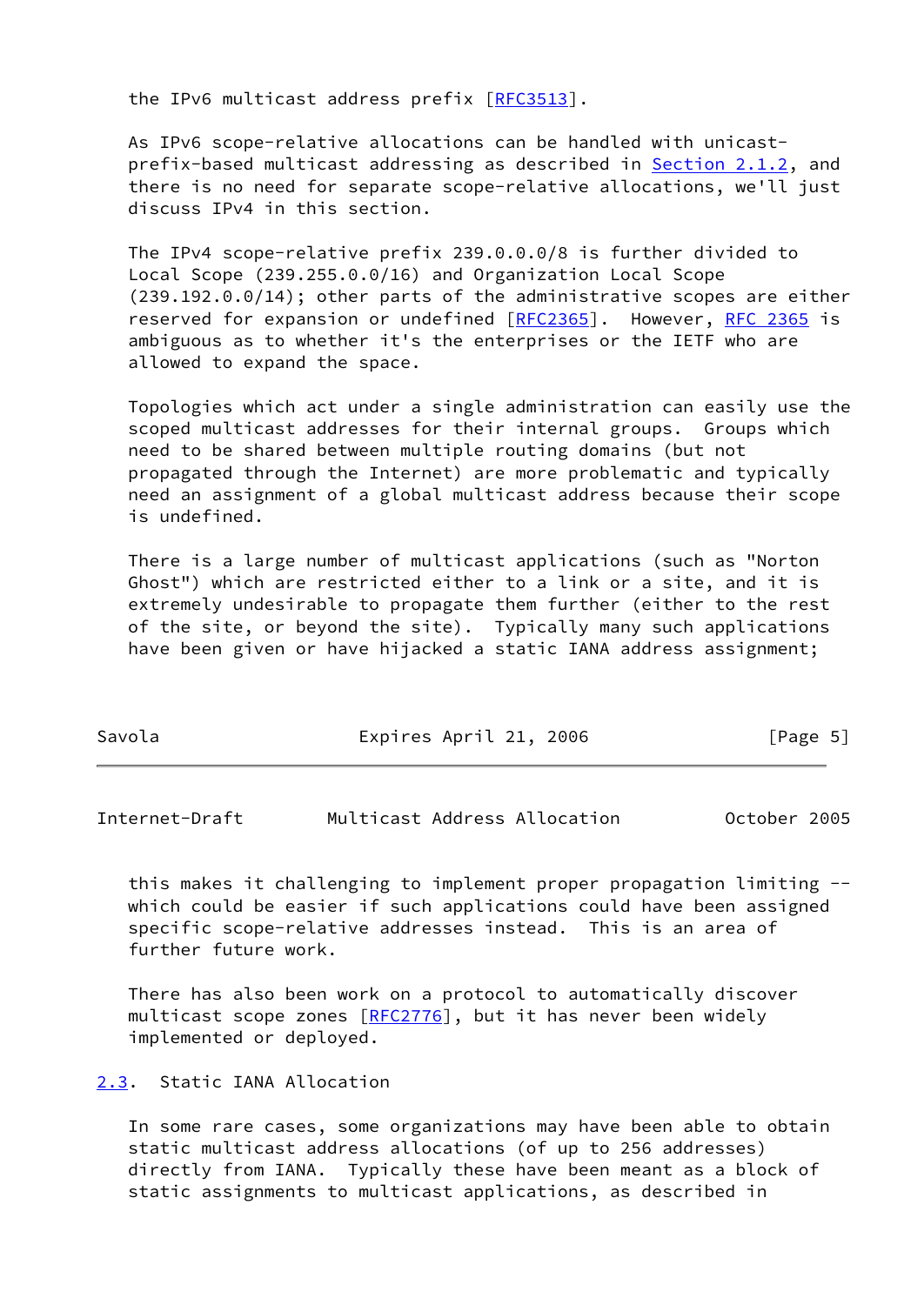[Section 3.4](#page-7-2). In principle, IANA does not allocate multicast address blocks to the operators but GLOP or Unicast-prefix-based allocations should be used instead.

<span id="page-6-0"></span>[2.4](#page-6-0). Dynamic Allocation

 [RFC 2908](https://datatracker.ietf.org/doc/pdf/rfc2908) [\[RFC2908](https://datatracker.ietf.org/doc/pdf/rfc2908)] proposed three different layers of multicast address allocation and assignment, where layers 3 (inter-domain allocation) and layer 2 (intra-domain allocation) could be applicable here. Multicast Address-Set Claim Protocol (MASC) [[RFC2909\]](https://datatracker.ietf.org/doc/pdf/rfc2909) is an example of the former, and Multicast Address Allocation Protocol (AAP) [[I-D.ietf-malloc-aap](#page-13-3)] (abandoned in 2000 due lack of interest and technical problems) is an example of the latter.

 Both of the proposed allocation protocols were quite complex, and have never been deployed or seriously implemented.

 It can be concluded that there are no dynamic multicast address allocation protocols, and other methods such as GLOP or unicast prefix-based addressing should be used instead.

<span id="page-6-1"></span>[3](#page-6-1). Multicast Address Assignment

 For multicast address assignment, i.e., how an application learns the address it can use, or a node (or a set of nodes) learns an address it could use for an application, has a number of options as described below.

 Any IPv6 address assignment method should be aware of the guidelines for the assignment of the group-IDs for IPv6 multicast addresses [\[RFC3307](https://datatracker.ietf.org/doc/pdf/rfc3307)].

| Savola | Expires April 21, 2006 |  | [Page 6] |  |
|--------|------------------------|--|----------|--|
|        |                        |  |          |  |

<span id="page-6-3"></span>Internet-Draft Multicast Address Allocation October 2005

## <span id="page-6-2"></span>[3.1](#page-6-2). Derived Assignment

 There are significantly fewer options for derived address assignment compared to derived allocation. Derived multicast assignment has only been specified for IPv6 link-scoped multicast [I-D.ietf-ipv6 link-scoped-mcast], where the EUI64 is embedded in the multicast address, providing a node with unique multicast addresses for link local ASM communications.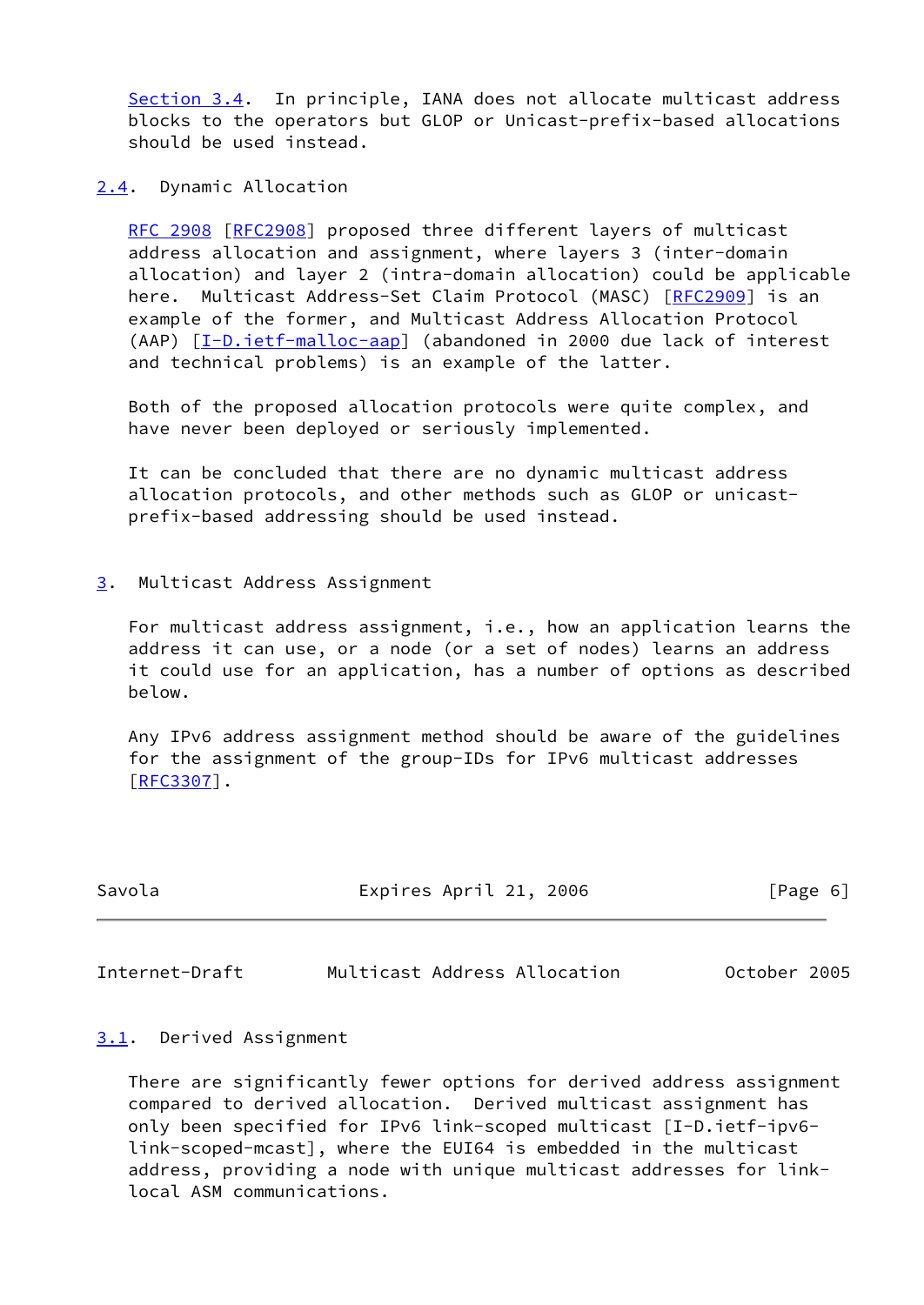#### <span id="page-7-0"></span>[3.2](#page-7-0). SSM Assignment inside the Node

 While the SSM multicast addresses have only local (to the node) significance, there is still a minor issue on how to assign the addresses between the applications running on the same node (or more precisely, an IP address).

 This assignment is not considered to be a problem because typically the addresses for the applications are selected manually or statically, but if done using an Application Programming Interface (API), the API could check that the addresses do not conflict prior to assigning one.

#### <span id="page-7-1"></span>[3.3](#page-7-1). Manually Configured Assignment

 With manually configured assignment, the network operator who has a multicast address prefix assigns the multicast group addresses to the requesting nodes using a manual process.

 Typically the user or administrator which wants to use a multicast address for particular application requests an address from the network operator using phone, email, or similar means, and the network operator provides the user with a multicast address. Then the user/administrator of the node or application manually configures the application to use the assigned multicast address.

 This is a relatively simple process; it has been sufficient for certain applications which require manual configuration in any case, or which cannot or do not want to justify a static IANA assignment. The manual assignment works when the number of participants in a group is small, as each participant has to be manually configured.

 This is the most commonly used technique when the multicast application does not have a static IANA assignment.

<span id="page-7-2"></span>[3.4](#page-7-2). Static IANA Assignment

 In contrast to manually configured assignment, as described above, static IANA assignment refers to getting a globally unique assignment

| Savola | Expires April 21, 2006 | [Page 7] |
|--------|------------------------|----------|
|        |                        |          |
|        |                        |          |

<span id="page-7-3"></span>Internet-Draft Multicast Address Allocation October 2005

for the particular application directly from IANA. Guidelines for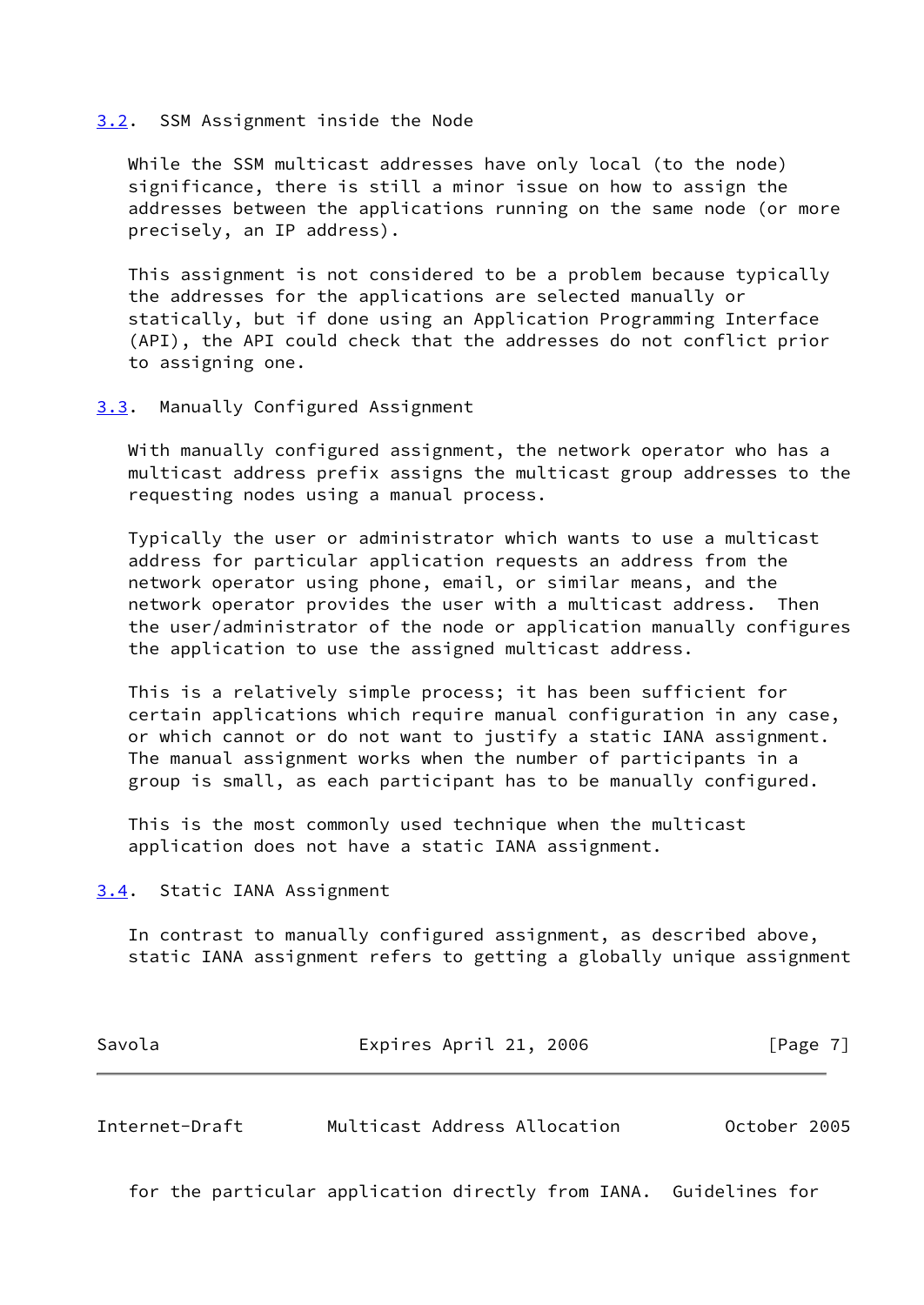IANA are described in [[RFC3171](https://datatracker.ietf.org/doc/pdf/rfc3171)][I-D.ietf-mboned-rfc3171bis].

 This is seen as lucrative because it's the simplest approach for application developers because they can then hard-code the multicast address. Hard-coding requires no lease of the usable multicast address, and likewise the client applications do not need to perform any kind of service discovery (but depending on hard-coded addresses). However, there is an architectural scaling problem with this approach, as it encourages a "land-grab" of the limited multicast address space.

 [RFC3138] describes how to handle those GLOP assignments (called "eGLOP") which use the private-use AS number space (233.252.0.0/14). It was envisioned that IANA would delegate the responsibility of these to RIRs, which would assign or allocate addresses as best seemed fit. However, this was never carried out as IANA did not make these allocations to RIRs due to procedural reasons.

 In summary, there are applications which have obtained a static IANA assignment and while some of which are really needed, some of which probably should not have been granted. Conversely, there are some applications that have not obtained a static IANA assignment, yet should have requested an assignment and been granted one.

## <span id="page-8-0"></span>[3.5](#page-8-0). Dynamic Assignments

The layer 1 of [RFC 2908 \[RFC2908](https://datatracker.ietf.org/doc/pdf/rfc2908)] described dynamic assignment from Multicast Address Allocation Servers (MAAS) to applications and nodes, with Multicast Address Dynamic Client Allocation Protocol (MADCAP) [\[RFC2730](https://datatracker.ietf.org/doc/pdf/rfc2730)] as an example. Since then, there has been a proposal for DHCPv6 assignment [I-D.jdurand-assign-addr-ipv6 multicast-dhcpv6].

 It would be rather straightforward to deploy a dynamic assignment protocol which would lease group addresses based on a multicast prefix to the applications wishing to use multicast. For example, only few have implemented MADCAP, and it's not significantly deployed. Moreover, it is not clear how widely for example the APIs for communication between the multicast application and the MADCAP client operating at the host have been implemented [[RFC2771\]](https://datatracker.ietf.org/doc/pdf/rfc2771).

 An entirely different approach is Session Announcement Protocol (SAP) [\[RFC2974](https://datatracker.ietf.org/doc/pdf/rfc2974)]. In addition to advertising global multicast sessions, the protocol also has associated ranges of addresses for both IPv4 and IPv6 which can be used by SAP-aware applications to create new groups and new group addresses. Creating a session (and obtaining an address) is a rather tedious process which is why it isn't done all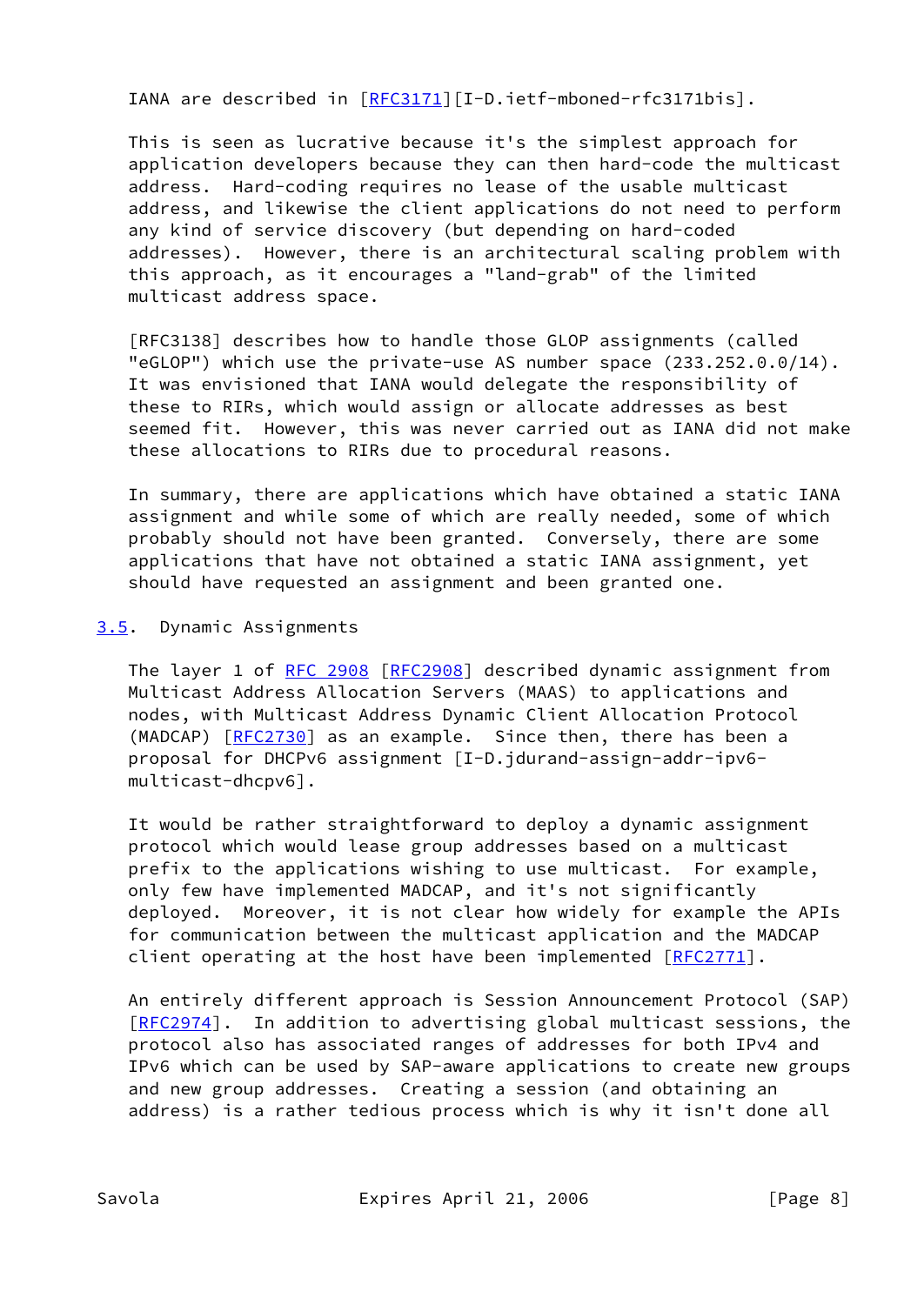<span id="page-9-1"></span> that often. (Note that the IPv6 SAP address is unroutable in the inter-domain multicast.)

A conclusion about dynamic assignment protocols is that:

- 1. multicast is not significantly attractive in the first place,
- 2. very many applications have a static IANA assignment and thus require no dynamic or manual assignment,
- 3. those that cannot be easily satisfied with IANA or manual assignment (i.e., where dynamic assignment would be desirable) are rather marginal, or
- 4. that there are other gaps why dynamic assignments are not seen as a useful approach (for example, issues related to service discovery/rendezvous).

 In consequence, more work on rendezvous/service discovery would be needed to make dynamic assignments more useful.

## <span id="page-9-0"></span>[4](#page-9-0). Summary and Future Directions

 This section summarizes the mechanisms and analysis discussed in this memo, and presents some potential future directions.

## <span id="page-9-2"></span>[4.1](#page-9-2). Prefix Allocation

Summary of prefix allocation methods for ASM is in Figure 1.

|     | Sect.   Prefix allocation method      | IPv4          | IPv6      |
|-----|---------------------------------------|---------------|-----------|
|     | $\vert$ 2.1.1   Derived: GLOP         | Yes           | NoNeed*   |
|     | 2.1.2   Derived: Unicast-prefix-based | No -yet   Yes |           |
|     | 2.2   Separate Scope-relative         | Yes           | $NoNeed*$ |
|     | 2.3   Static IANA allocation          | No.           | No        |
| 2.4 | Dynamic allocation protocols          | No.           | No        |

 $*$  = the need satisfied by IPv6 unicast-prefix-based allocation.

## Figure 1

 o Only ASM is affected by the assignment/allocation issues (however, both ASM and SSM have roughly the same address discovery issues).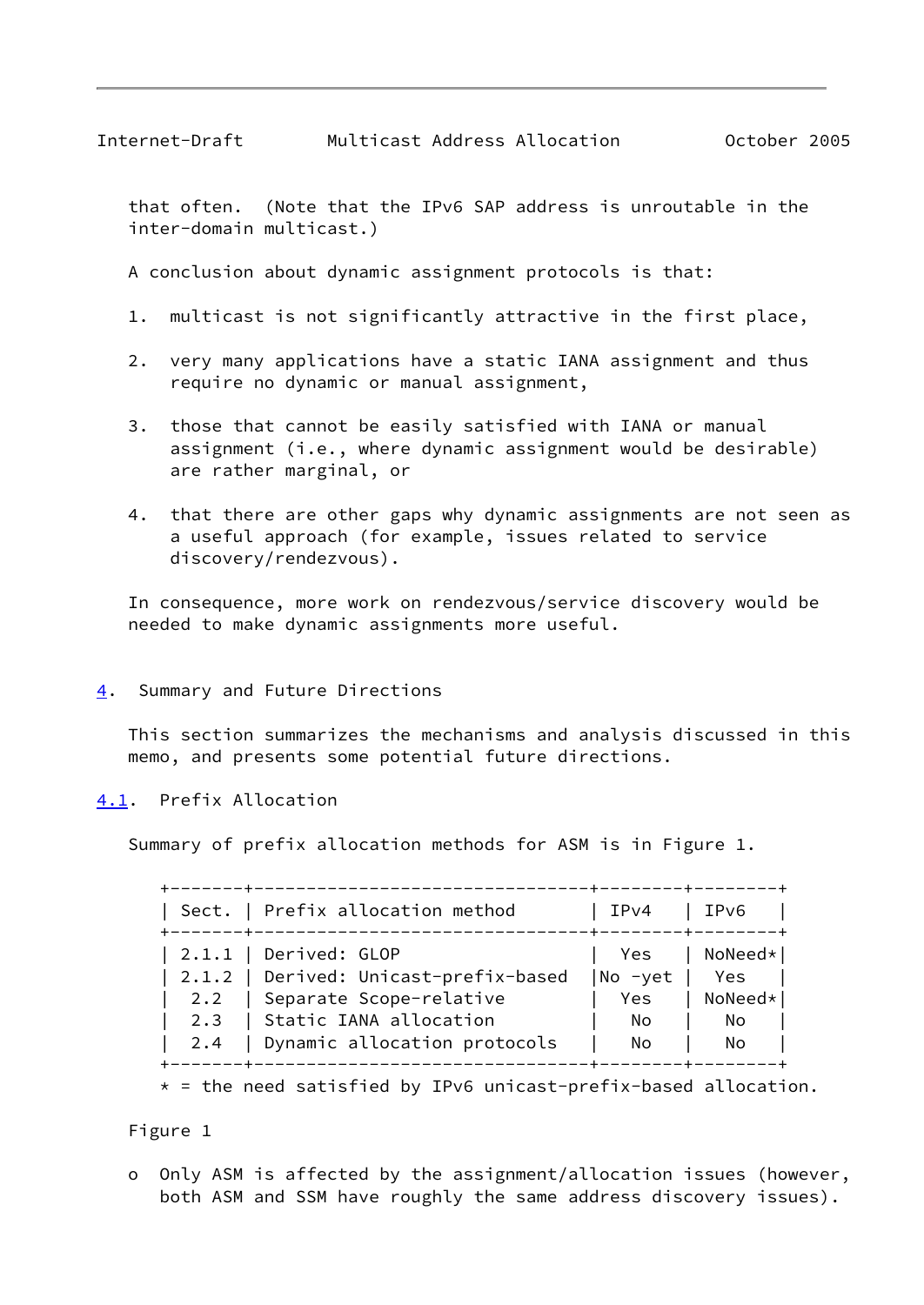<span id="page-10-1"></span>

| Internet-Draft |  | Multicast Address Allocation | October 2005 |  |
|----------------|--|------------------------------|--------------|--|
|                |  |                              |              |  |

- o GLOP allocations seem to provide a sufficient IPv4 multicast allocation mechanism for now, but could be extended in future. Scope-relative allocations provide the opportunity for internal IPv4 allocations.
- o Unicast-prefix-based addresses and the derivatives provide good allocation strategy with IPv6, also for scoped multicast addresses.
- o Dynamic allocations are a too complex and unnecessary mechanism.
- o Static IANA allocations are generally an architecturally unacceptable approach.
- <span id="page-10-0"></span>[4.2](#page-10-0). Address Assignment

Summary of address assignment methods is in Figure 2.

|     | Sect.   Address assignment method | IPv4                  | IPv6       |
|-----|-----------------------------------|-----------------------|------------|
| 3.1 | Derived: link-scope addresses     | No.                   | Yes        |
| 3.2 | SSM (inside the node)             | Yes                   | <b>Yes</b> |
| 3.3 | Manual assignment                 | Yes                   | Yes.       |
| 3.4 | Static IANA/RIR assignment        | LastResort LastResort |            |
| 3.5 | Dynamic assignment protocols      | Yes                   | Yes        |

Figure 2

- o Manually configured assignment is what's typically done today, and works to a sufficient degree in smaller scale.
- o Static IANA assignment has been done extensively in the past, but it needs to be tightened down to prevent problems caused by "land grabbing".
- o Dynamic assignment, e.g., MADCAP has been implemented, but there is no wide deployment, so a solution is there. However, either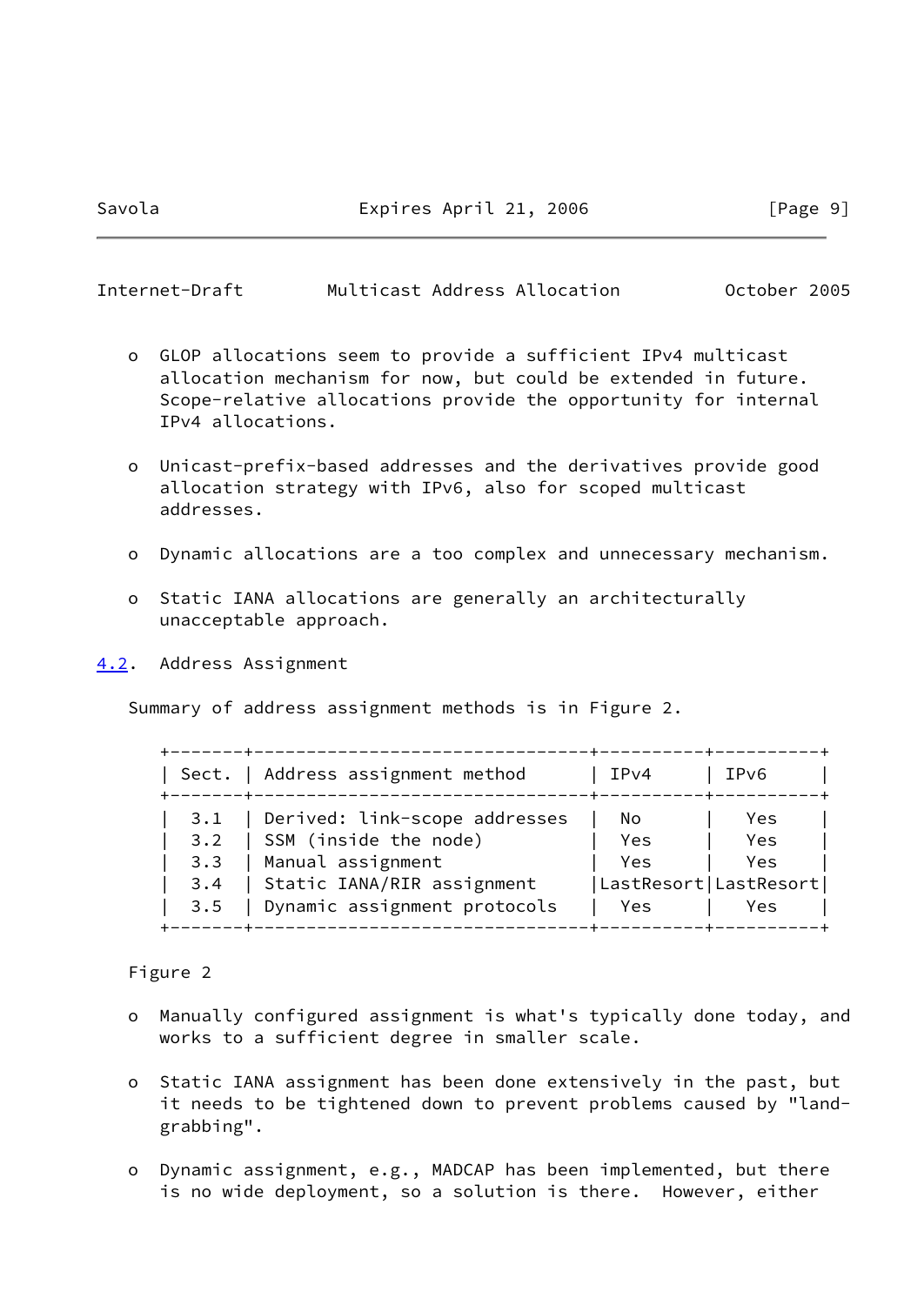there are other gaps in the multicast architecture or there is no sufficient demand for it in the first place when manual and static IANA assignments are available. Assignments using SAP also exist but are not common; global SAP assignment is unfeasible with IPv6.

 o Derived assignments are only applicable in a fringe case of link scoped multicast.

Savola **Expires April 21, 2006** [Page 10]

<span id="page-11-1"></span>Internet-Draft Multicast Address Allocation October 2005

## <span id="page-11-0"></span>[4.3](#page-11-0). Future Actions

- o Multicast address discovery/"rendezvous" needs to be analyzed at more length, and an adequate solution provided; the result also needs to be written down to be shown to the IANA static assignment requestors. See [\[I-D.ietf-mboned-addrdisc-problems](#page-13-4)] for more.
- o IPv6 multicast DAD and/or multicast prefix communication mechanisms should be analyzed (e.g., [[I-D.jdurand-ipv6-multicast-ra\]](#page-14-1)): whether there is demand or not, and specify if yes.
- o The IETF should consider whether to specify more ranges of the IPv4 scope-relative address space for static allocation for applications which should not be routed over the Internet (such as backup software, etc. -- so that these wouldn't need to use global addresses which should never leak in any case).
- o The IETF should seriously consider its static IANA allocations policy, e.g., "locking it down" to a stricter policy (like "IETF Consensus") and looking at developing the discovery/rendezvous functions, if necessary.

## <span id="page-11-2"></span>[5](#page-11-2). Acknowledgements

 Tutoring a couple multicast-related papers, the latest by Kaarle Ritvanen [\[RITVANEN](#page-15-3)] convinced the author that the up-to-date multicast address assignment/allocation documentation is necessary.

 Multicast address allocations/assignments were discussed at the MBONED WG session at IETF59 [\[MBONED-IETF59](#page-14-2)].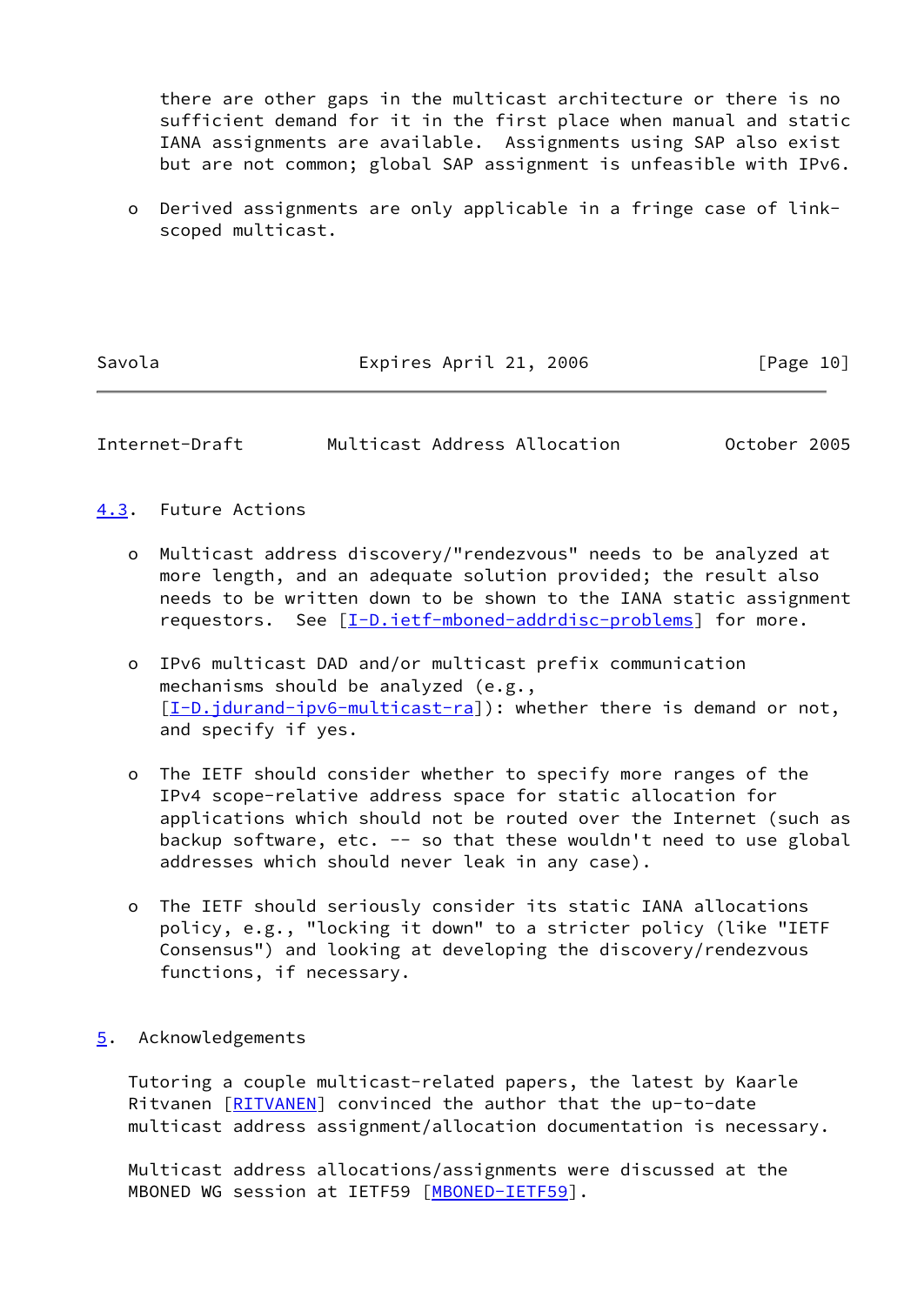Dave Thaler, James Lingard, and Beau Williamson provided useful feedback for the preliminary version of this memo. Myung-Ki Shin, Jerome Durand, and John Kristoff also suggested improvements.

#### <span id="page-12-0"></span>[6](#page-12-0). IANA Considerations

 This memo includes no request to IANA, but as the allocation and assignment of multicast addresses are related to IANA functions, it wouldn't hurt if the IANA reviewed this entire memo.

IANA considerations in sections  $4.1.1$  and  $4.1.2$  of  $[RFC2908]$  $[RFC2908]$  still apply to the administratively scoped prefixes.

IANA may be interested in reviewing the accuracy of the statement on

| Savola | Expires April 21, 2006 | [Page 11] |
|--------|------------------------|-----------|
|        |                        |           |

<span id="page-12-2"></span>Internet-Draft Multicast Address Allocation October 2005

eGLOP address assignments in **Section 3.4**.

(RFC-editor: please remove this section at publication.)

<span id="page-12-1"></span>[7](#page-12-1). Security Considerations

 This memo only describes different approaches to allocating and assigning multicast addresses, and this has no security considerations; the security analysis of the mentioned protocols is out of scope of this memo.

 Obviously, especially the dynamic assignment protocols are inherently vulnerable to resource exhaustion attacks, as discussed e.g., in  $[REC2730]$ .

- <span id="page-12-3"></span>[8](#page-12-3). References
- <span id="page-12-4"></span>[8.1](#page-12-4). Normative References

 [I-D.ietf-ipv6-link-scoped-mcast] Park, J., "A Method for Generating Link Scoped IPv6 Multicast Addresses", [draft-ietf-ipv6-link-scoped-mcast-09](https://datatracker.ietf.org/doc/pdf/draft-ietf-ipv6-link-scoped-mcast-09) (work in progress), July 2005.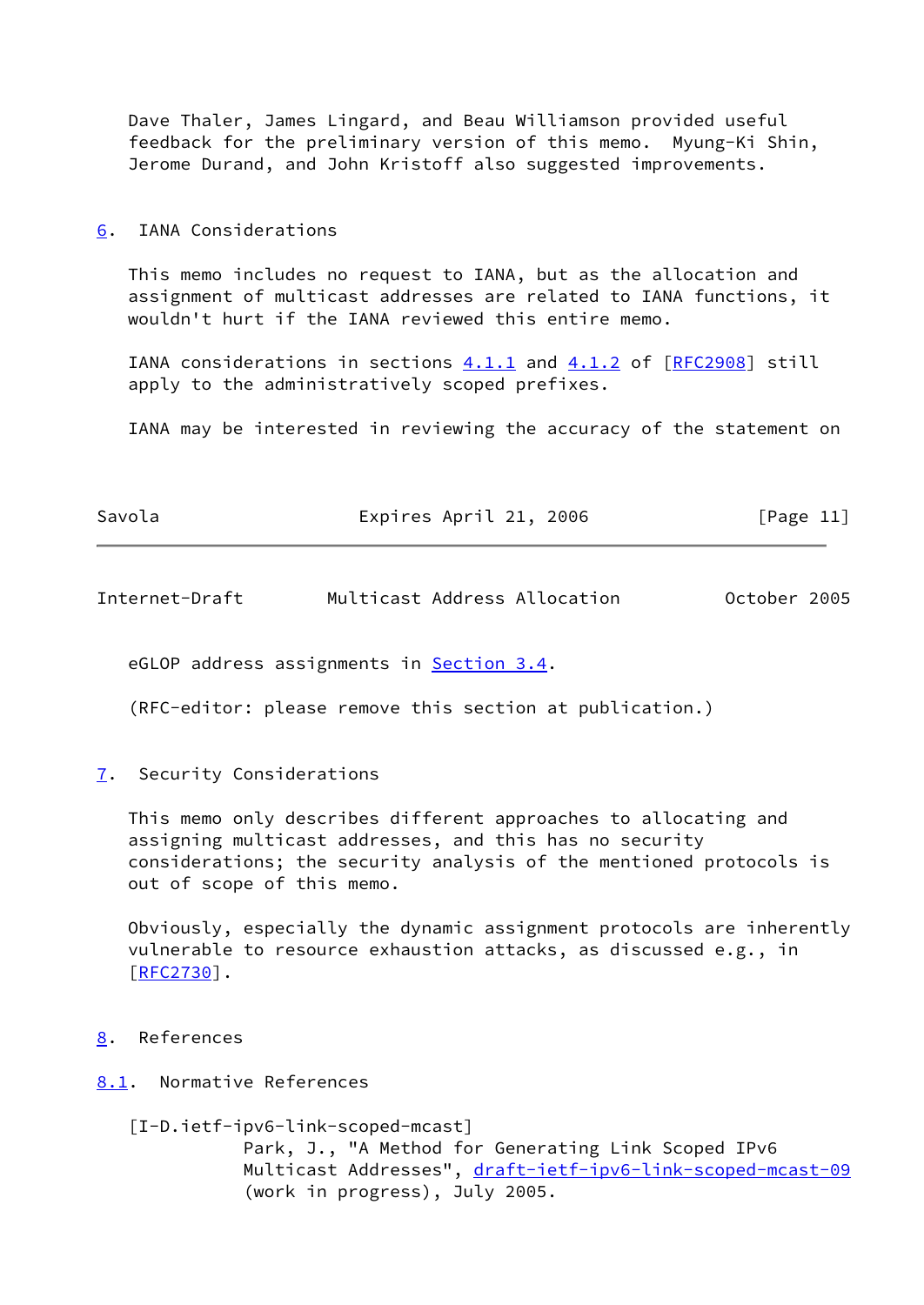<span id="page-13-2"></span> [I-D.ietf-ssm-arch] Holbrook, H. and B. Cain, "Source-Specific Multicast for IP", [draft-ietf-ssm-arch-07](https://datatracker.ietf.org/doc/pdf/draft-ietf-ssm-arch-07) (work in progress), October 2005.

- [RFC2365] Meyer, D., "Administratively Scoped IP Multicast", [BCP 23](https://datatracker.ietf.org/doc/pdf/bcp23), [RFC 2365,](https://datatracker.ietf.org/doc/pdf/rfc2365) July 1998.
- [RFC3171] Albanna, Z., Almeroth, K., Meyer, D., and M. Schipper, "IANA Guidelines for IPv4 Multicast Address Assignments", [BCP 51](https://datatracker.ietf.org/doc/pdf/bcp51), [RFC 3171,](https://datatracker.ietf.org/doc/pdf/rfc3171) August 2001.
- [RFC3180] Meyer, D. and P. Lothberg, "GLOP Addressing in 233/8", [BCP 53](https://datatracker.ietf.org/doc/pdf/bcp53), [RFC 3180,](https://datatracker.ietf.org/doc/pdf/rfc3180) September 2001.
- [RFC3306] Haberman, B. and D. Thaler, "Unicast-Prefix-based IPv6 Multicast Addresses", [RFC 3306](https://datatracker.ietf.org/doc/pdf/rfc3306), August 2002.
- [RFC3307] Haberman, B., "Allocation Guidelines for IPv6 Multicast Addresses", [RFC 3307,](https://datatracker.ietf.org/doc/pdf/rfc3307) August 2002.
- [RFC3513] Hinden, R. and S. Deering, "Internet Protocol Version 6

| Expires April 21, 2006 | [Page 12] |
|------------------------|-----------|
|                        |           |

<span id="page-13-1"></span>Internet-Draft Multicast Address Allocation October 2005

(IPv6) Addressing Architecture", [RFC 3513,](https://datatracker.ietf.org/doc/pdf/rfc3513) April 2003.

 [RFC3956] Savola, P. and B. Haberman, "Embedding the Rendezvous Point (RP) Address in an IPv6 Multicast Address", [RFC 3956,](https://datatracker.ietf.org/doc/pdf/rfc3956) November 2004.

<span id="page-13-0"></span>[8.2](#page-13-0). Informative References

<span id="page-13-3"></span> [I-D.ietf-malloc-aap] Handley, M. and S. Hanna, "Multicast Address Allocation Protocol (AAP)", June 2000.

# <span id="page-13-4"></span> [I-D.ietf-mboned-addrdisc-problems] Savola, P., "Lightweight Multicast Address Discovery Problem Space", [draft-ietf-mboned-addrdisc-problems-00](https://datatracker.ietf.org/doc/pdf/draft-ietf-mboned-addrdisc-problems-00) (work in progress), March 2005.

[I-D.ietf-mboned-ipv4-uni-based-mcast]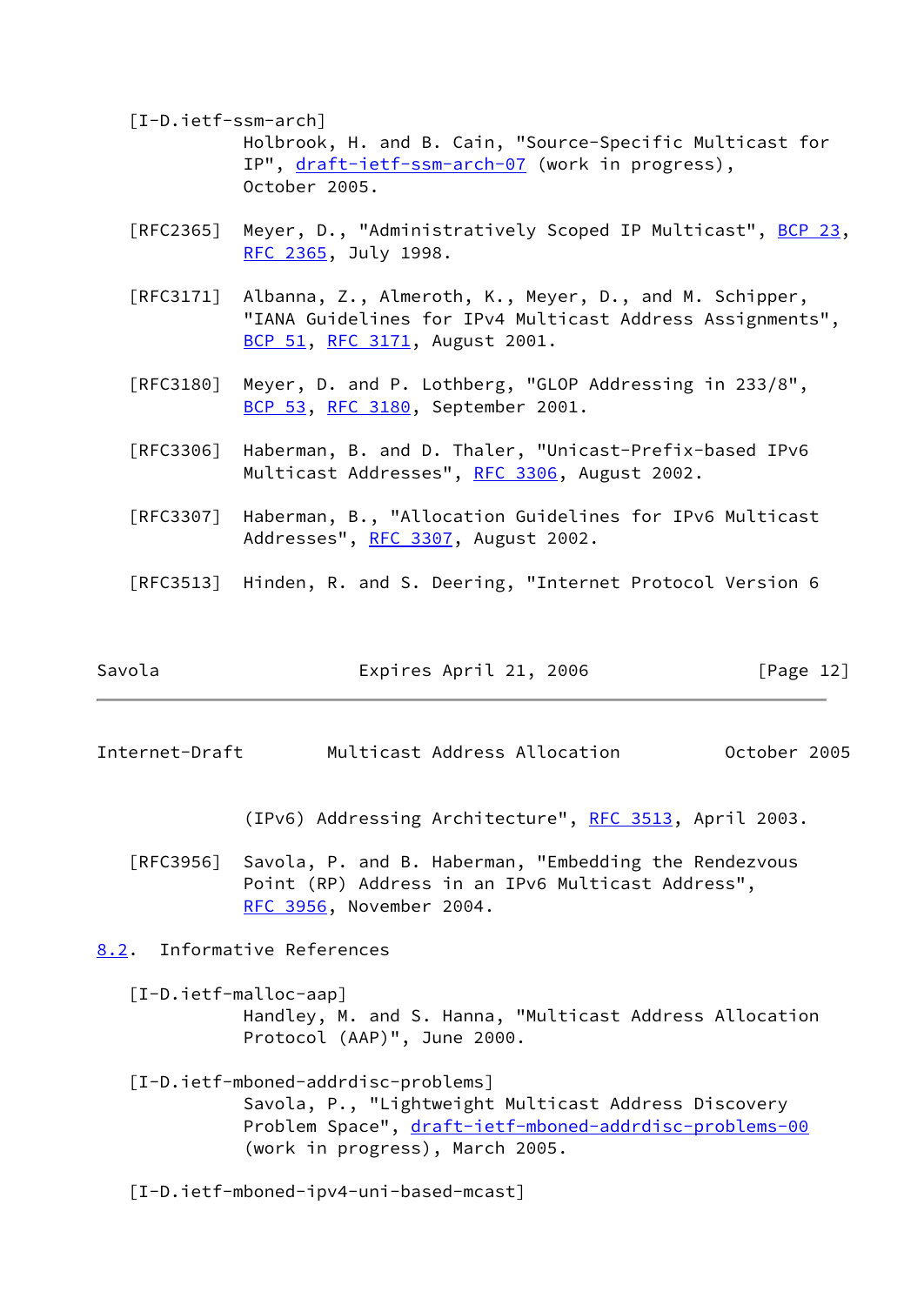Thaler, D., "Unicast-Prefix-based IPv4 Multicast Addresses", [draft-ietf-mboned-ipv4-uni-based-mcast-02](https://datatracker.ietf.org/doc/pdf/draft-ietf-mboned-ipv4-uni-based-mcast-02) (work in progress), October 2004.

[I-D.ietf-mboned-rfc3171bis]

 Albanna, Z., Almeroth, K., Cotton, M., and D. Meyer, "IANA Guidelines for IPv4 Multicast Address Assignments", [draft-ietf-mboned-rfc3171bis-02](https://datatracker.ietf.org/doc/pdf/draft-ietf-mboned-rfc3171bis-02) (work in progress), March 2004.

 [I-D.jdurand-assign-addr-ipv6-multicast-dhcpv6] Durand, J., "IPv6 multicast address assignment with DHCPv6", [draft-jdurand-assign-addr-ipv6-multicast-dhcpv6-01](https://datatracker.ietf.org/doc/pdf/draft-jdurand-assign-addr-ipv6-multicast-dhcpv6-01) (work in progress), February 2005.

<span id="page-14-1"></span>[I-D.jdurand-ipv6-multicast-ra]

 Durand, J. and P. Savola, "Route Advertisement Option for IPv6 Multicast Prefixes", [draft-jdurand-ipv6-multicast-ra-00](https://datatracker.ietf.org/doc/pdf/draft-jdurand-ipv6-multicast-ra-00) (work in progress), February 2005.

#### <span id="page-14-2"></span>[MBONED-IETF59]

 "MBONED WG session at IETF59", <[http://www.ietf.org/proceedings/04mar/172.htm>](http://www.ietf.org/proceedings/04mar/172.htm).

- [RFC2131] Droms, R., "Dynamic Host Configuration Protocol", [RFC 2131,](https://datatracker.ietf.org/doc/pdf/rfc2131) March 1997.
- [RFC2608] Guttman, E., Perkins, C., Veizades, J., and M. Day,

| Savola | Expires April 21, 2006 | [Page 13] |
|--------|------------------------|-----------|
|        |                        |           |

<span id="page-14-0"></span>Internet-Draft Multicast Address Allocation October 2005

"Service Location Protocol, Version 2", [RFC 2608,](https://datatracker.ietf.org/doc/pdf/rfc2608) June 1999.

- [RFC2730] Hanna, S., Patel, B., and M. Shah, "Multicast Address Dynamic Client Allocation Protocol (MADCAP)", [RFC 2730](https://datatracker.ietf.org/doc/pdf/rfc2730), December 1999.
- [RFC2771] Finlayson, R., "An Abstract API for Multicast Address Allocation", [RFC 2771](https://datatracker.ietf.org/doc/pdf/rfc2771), February 2000.
- [RFC2776] Handley, M., Thaler, D., and R. Kermode, "Multicast-Scope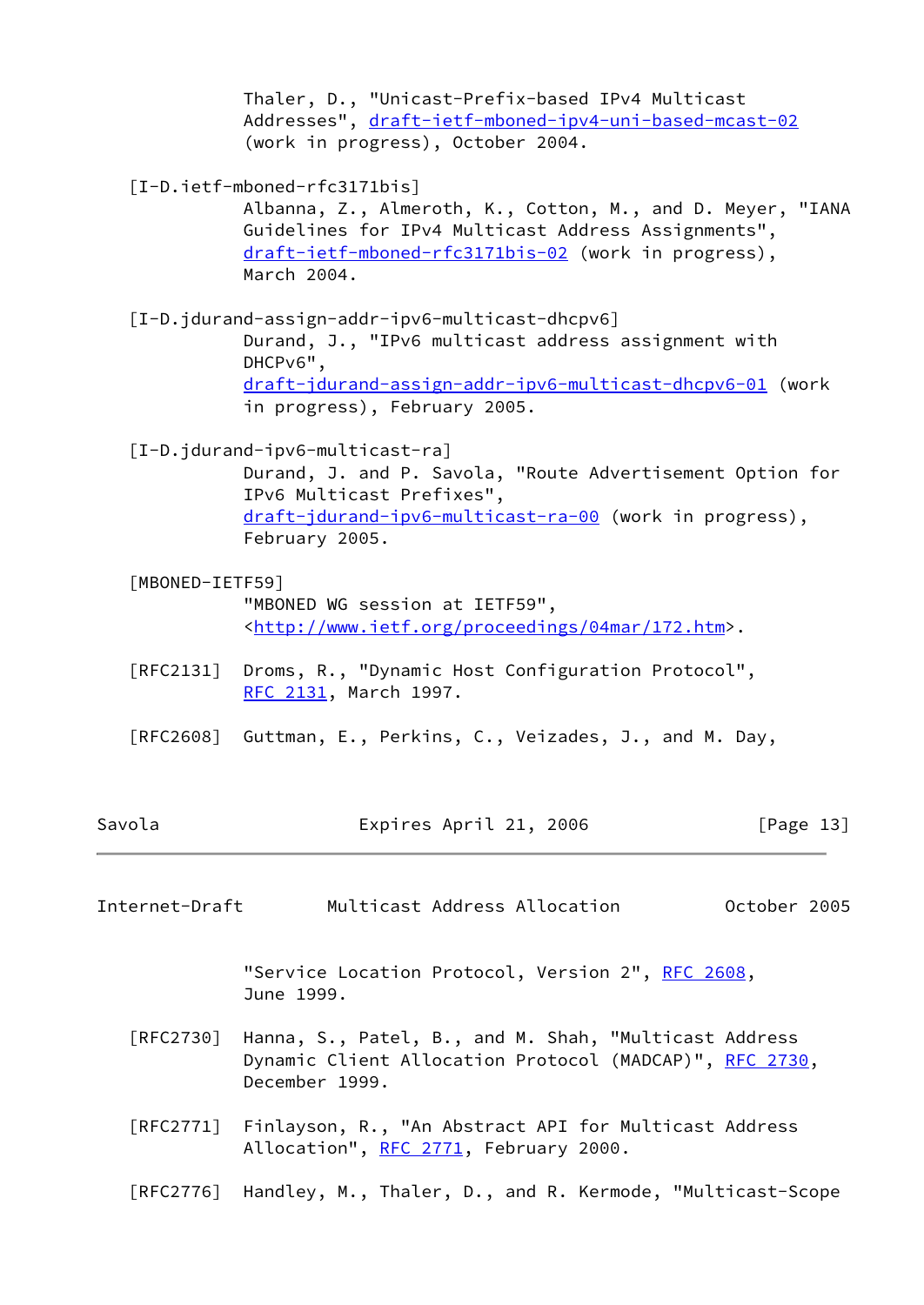Zone Announcement Protocol (MZAP)", [RFC 2776,](https://datatracker.ietf.org/doc/pdf/rfc2776) February 2000.

- [RFC2908] Thaler, D., Handley, M., and D. Estrin, "The Internet Multicast Address Allocation Architecture", [RFC 2908,](https://datatracker.ietf.org/doc/pdf/rfc2908) September 2000.
- [RFC2909] Radoslavov, P., Estrin, D., Govindan, R., Handley, M., Kumar, S., and D. Thaler, "The Multicast Address-Set Claim (MASC) Protocol", [RFC 2909](https://datatracker.ietf.org/doc/pdf/rfc2909), September 2000.
- [RFC2974] Handley, M., Perkins, C., and E. Whelan, "Session Announcement Protocol", [RFC 2974,](https://datatracker.ietf.org/doc/pdf/rfc2974) October 2000.
- [RFC3138] Meyer, D., "Extended Assignments in 233/8", [RFC 3138,](https://datatracker.ietf.org/doc/pdf/rfc3138) June 2001.
- [RFC3315] Droms, R., Bound, J., Volz, B., Lemon, T., Perkins, C., and M. Carney, "Dynamic Host Configuration Protocol for IPv6 (DHCPv6)", [RFC 3315,](https://datatracker.ietf.org/doc/pdf/rfc3315) July 2003.

#### <span id="page-15-3"></span>[RITVANEN]

 Ritvanen, K., "Multicast Routing and Addressing", HUT Report, Seminar on Internetworking, May 2004, <[http://www.tml.hut.fi/Studies/T-110.551/2004/papers/>](http://www.tml.hut.fi/Studies/T-110.551/2004/papers/).

## <span id="page-15-0"></span>[Appendix A.](#page-15-0) Changes

(To be removed prior to publication as an RFC.)

<span id="page-15-1"></span>[A.1](#page-15-1). Changes since -01

 o Mention the mechanisms which haven't been so succesful: eGLOP and MZAP.

<span id="page-15-2"></span>

| Savola         | Expires April 21, 2006       | $\lceil \text{Page 14} \rceil$ |
|----------------|------------------------------|--------------------------------|
|                |                              |                                |
| Internet-Draft | Multicast Address Allocation | October 2005                   |

- o Remove the appendices on multicast address discovery (a separate draft now) and IPv4 unicast-prefix-based multicast addressing.
- o Add a note on scope-relative address space and the expansion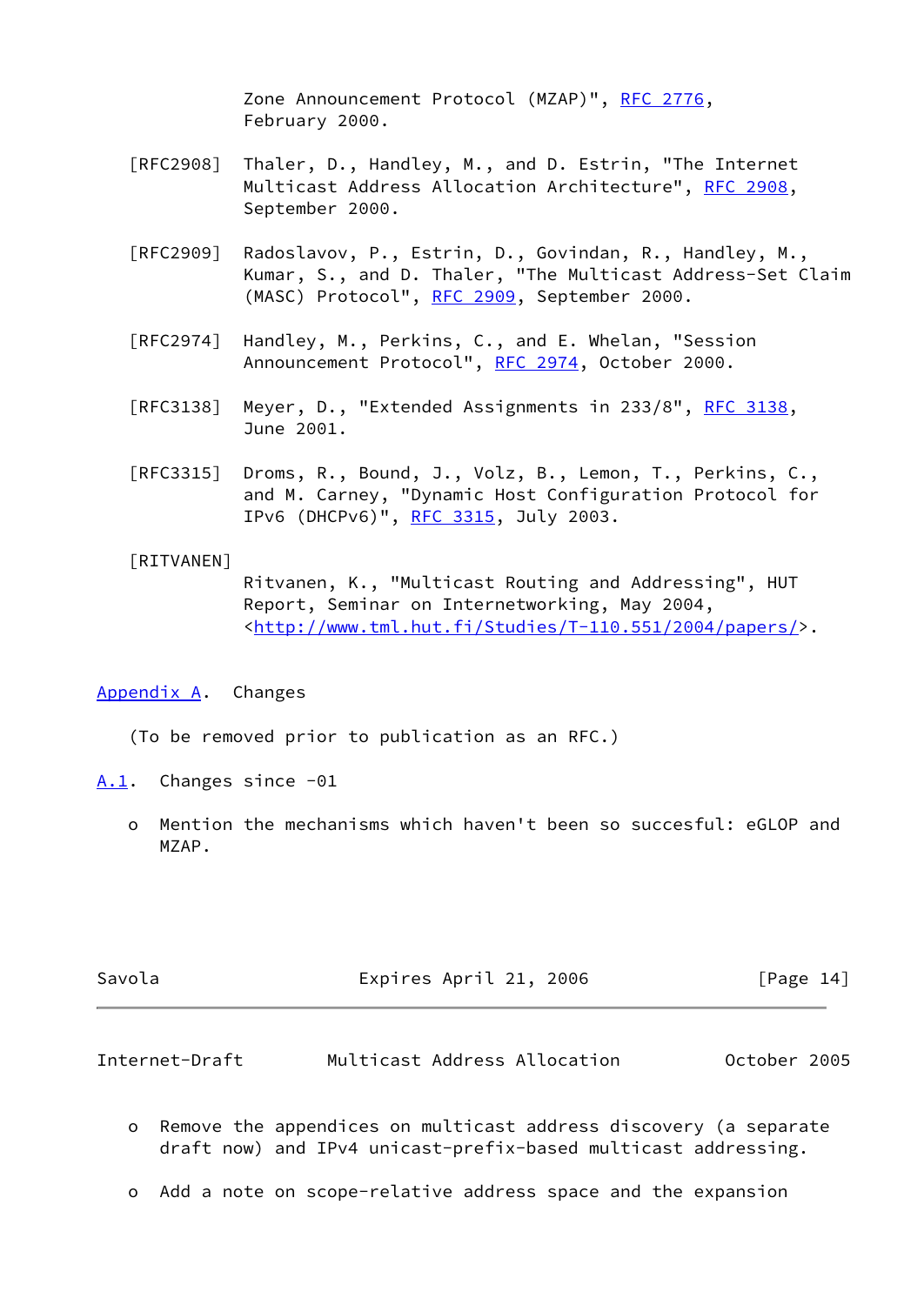ambiguity.

- o Remove the references to [draft-ietf-mboned-ipv6-issues-xx.txt](https://datatracker.ietf.org/doc/pdf/draft-ietf-mboned-ipv6-issues-xx.txt)
- o Minor editorial cleanups.

Author's Address

 Pekka Savola CSC - Scientific Computing Ltd. Espoo Finland

Email: psavola@funet.fi

Full Copyright Statement

Copyright (C) The Internet Society (2005).

 This document is subject to the rights, licenses and restrictions contained in  $BCP$  78, and except as set forth therein, the authors retain all their rights.

 This document and the information contained herein are provided on an "AS IS" basis and THE CONTRIBUTOR, THE ORGANIZATION HE/SHE REPRESENTS OR IS SPONSORED BY (IF ANY), THE INTERNET SOCIETY AND THE INTERNET ENGINEERING TASK FORCE DISCLAIM ALL WARRANTIES, EXPRESS OR IMPLIED, INCLUDING BUT NOT LIMITED TO ANY WARRANTY THAT THE USE OF THE INFORMATION HEREIN WILL NOT INFRINGE ANY RIGHTS OR ANY IMPLIED WARRANTIES OF MERCHANTABILITY OR FITNESS FOR A PARTICULAR PURPOSE.

Intellectual Property

 The IETF takes no position regarding the validity or scope of any Intellectual Property Rights or other rights that might be claimed to pertain to the implementation or use of the technology described in this document or the extent to which any license under such rights might or might not be available; nor does it represent that it has made any independent effort to identify any such rights. Information on the procedures with respect to rights in RFC documents can be found in [BCP 78](https://datatracker.ietf.org/doc/pdf/bcp78) and [BCP 79](https://datatracker.ietf.org/doc/pdf/bcp79).

Savola **Expires April 21, 2006** [Page 15]